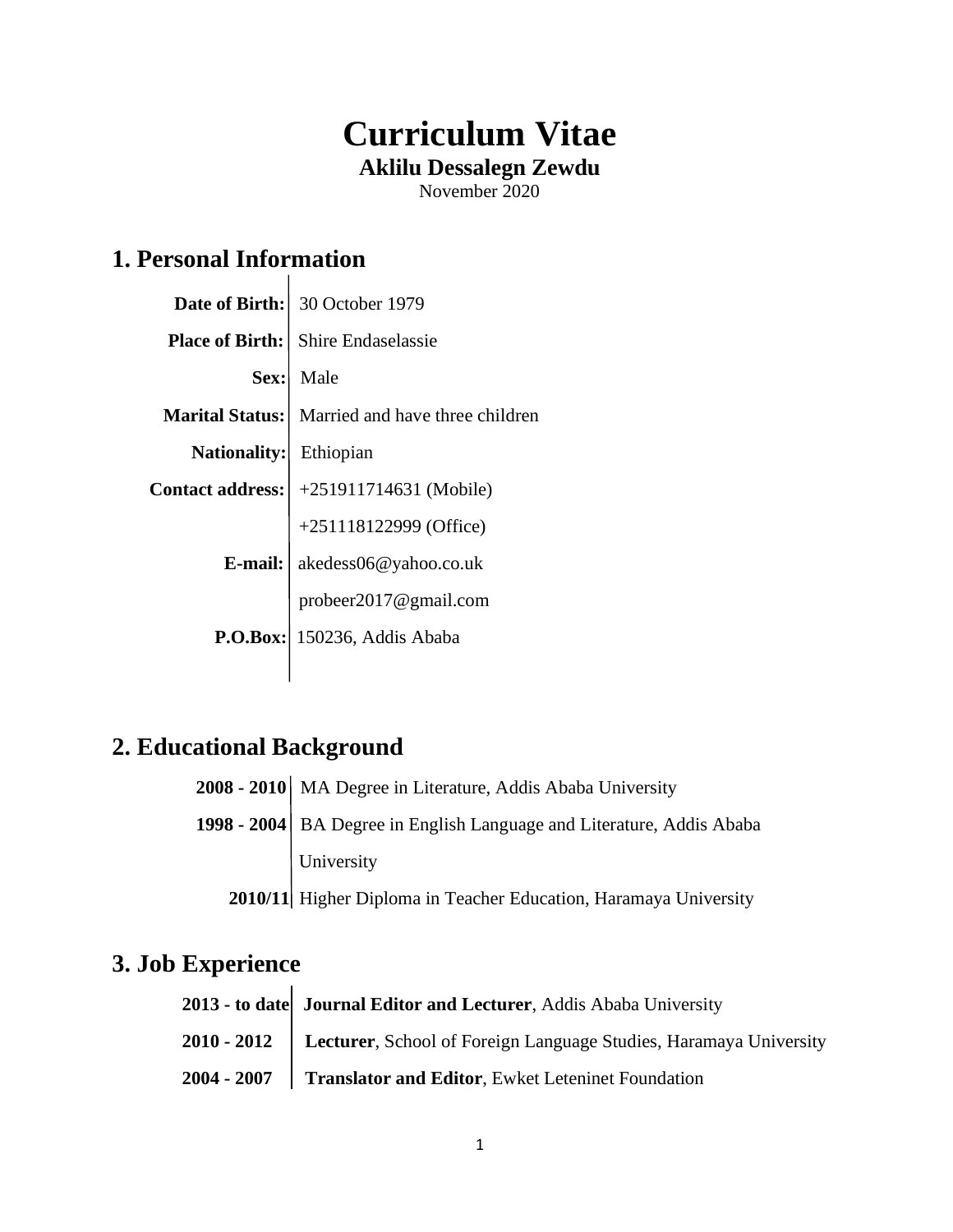#### **4. Courses I Taught**

- Fundamentals of Literature
- Survey of World Literature
- African Literature
- Prose Fiction
- Introduction to Verse
- Verse and Drama
- Introduction to Literary Theory and Criticism
- College English
- Basic Writing Skills

#### **5. Language**

- Tigrigna Mother Tongue
- Amharic Mother Tongue
- English Fluent

#### **6. Publications**

| <b>Books</b> - English - Tigrigna Dictionary (2012), Addis Ababa University Press                                     |
|-----------------------------------------------------------------------------------------------------------------------|
| - Adam Reta as a Literary Existentialist: Textual and Descriptive Criticism<br>(2010), VDM Verlag Dr. Muller, Germany |
| <b>Interview</b> - An Interview with Adam Reta (2012), Callaloo Journal of African<br>Diaspora, USA                   |
| <b>Book Review   - Book Reviews for Hippocampus, Haramaya University</b>                                              |

## **7. Trainings Offered**

- **-** Practical English for Teachers
- Active Learning for Schools
- Letter Writing and Proposal Writing, Harar Brewery, The Heineken Company

#### **8. Research Activities**

|              | <b>Research</b> - Tax Compliance Costs Survey, Addis Ababa University and World Bank<br>Assistant   - The Balanced Scorecard as a Public Policy Tool: A Socio-Technical Analysis,<br>Deakin University, Australia                            |
|--------------|----------------------------------------------------------------------------------------------------------------------------------------------------------------------------------------------------------------------------------------------|
| Data Analyst | - Development of a Presumptive Tax Regime Based on Indicators for Category<br>C Taxpayers in Addis Ababa<br>Qualitative - Survey of Establishment Profiles in Addis Ketema and Akaki Sub-Cities<br>Project, BoLSA and Addis Ababa University |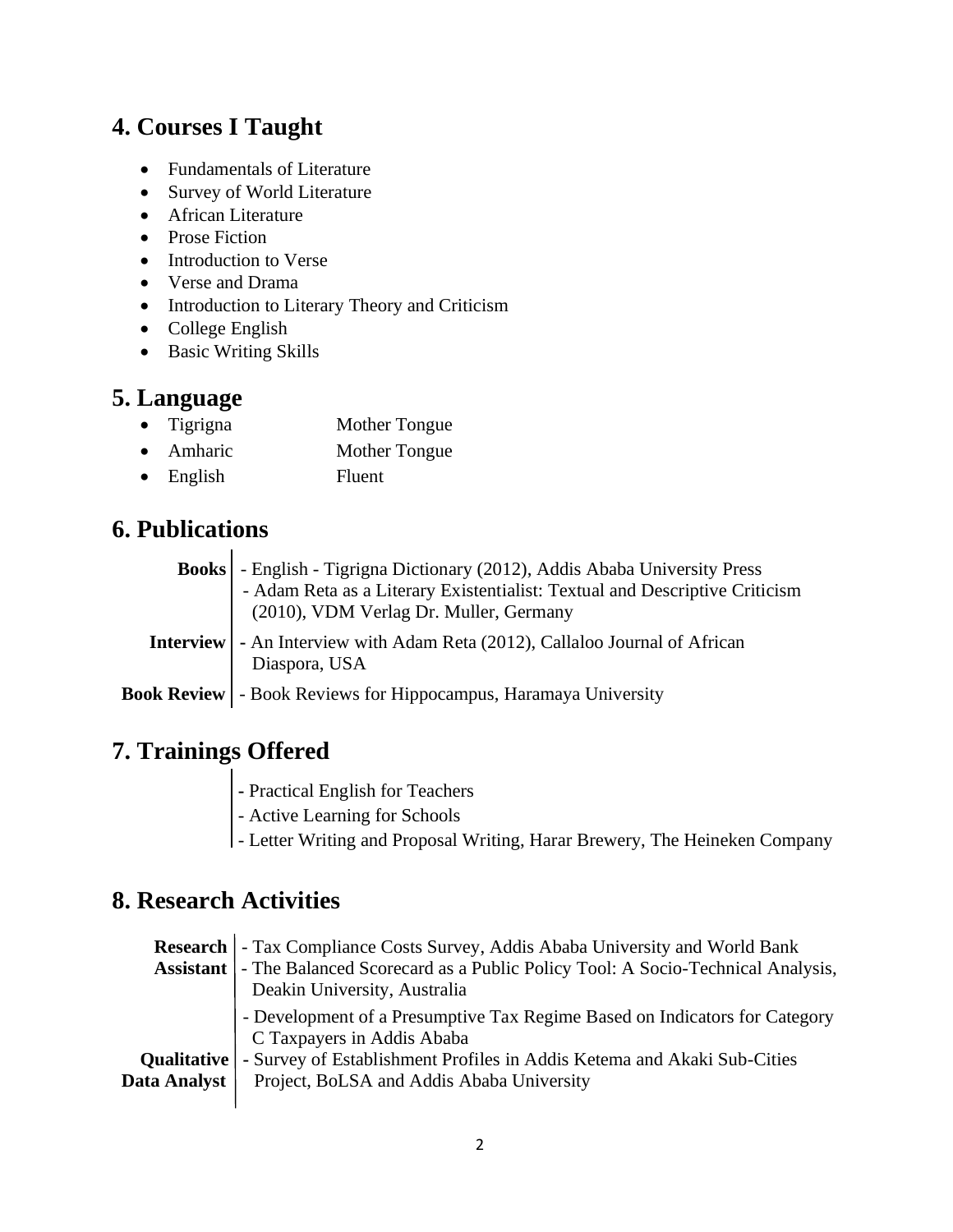# **9. Academic/professional activities**

| $2013 - 2014$    | - Coordinator and Member of the Organizing Committee of the 12th Globelics<br>International Conference, Addis Ababa University and Globelics Secretariat |
|------------------|----------------------------------------------------------------------------------------------------------------------------------------------------------|
| $2015 - 2017$    | - Coordinator of the Italian Cooperation for the Postgraduate Program, College<br>of Business and Economics, Addis Ababa University                      |
| $2015 - 2016$    | - Member of the Drafting Committee of the Open Access Policy, Addis Ababa<br>University                                                                  |
| $2014 -$ to date | - Minutes Recorder, Academic Commission, College of Business and<br>Economics, AAU                                                                       |
|                  | <b>2014 - to date</b>   - Executive Idea Exchange Forum Rapporteur, Department of Management,<br><b>AAU</b>                                              |
| $2015 - 2018$    | - Translator and Editor, PSI-Ethiopia                                                                                                                    |
| $2016 - 2019$    | - Online Translator, ChildFund Ethiopia                                                                                                                  |
| $2017 - 2019$    | - Amharic Translator and Editor, Ethiopia Agricultural Transformation Agency                                                                             |
| 2018             | - Juror to filter out the best manuscripts in the second Burt Award for                                                                                  |
|                  | Ethiopian Young Adult Literature Competition 2017/18                                                                                                     |

# **10. Editing Works (Sample)**

|                 | <b>Journal</b>   - The Ethiopian Journal of Business and Economics                                                                                    |
|-----------------|-------------------------------------------------------------------------------------------------------------------------------------------------------|
|                 | <b>Proceedings</b> - The Proceedings of the 12th Globelics International Conference,                                                                  |
|                 | Addis Ababa University                                                                                                                                |
|                 | - The Proceedings of First Annual East Africa Cement, Concrete and Energy Summit,                                                                     |
|                 | The I-Capital Africa Institute                                                                                                                        |
|                 | - The Proceedings of the Quarterly Executive Idea Exchange Forum, AAU and UNDP                                                                        |
| <b>Research</b> | - Poverty Level Assessment of Addis Ababa 2015, Institute of Development and<br>Policy Research, Addis Ababa University                               |
|                 | - Public Private Partnership (PPP) in the Ethiopian Health Sector: The Case of<br>Addis Ababa City Government, PhD Dissertation, Bikila Hurissa (PhD) |
|                 | Ethiopian Ethnic Federalism: Without a Space for 'Indigenous Peoples', PhD                                                                            |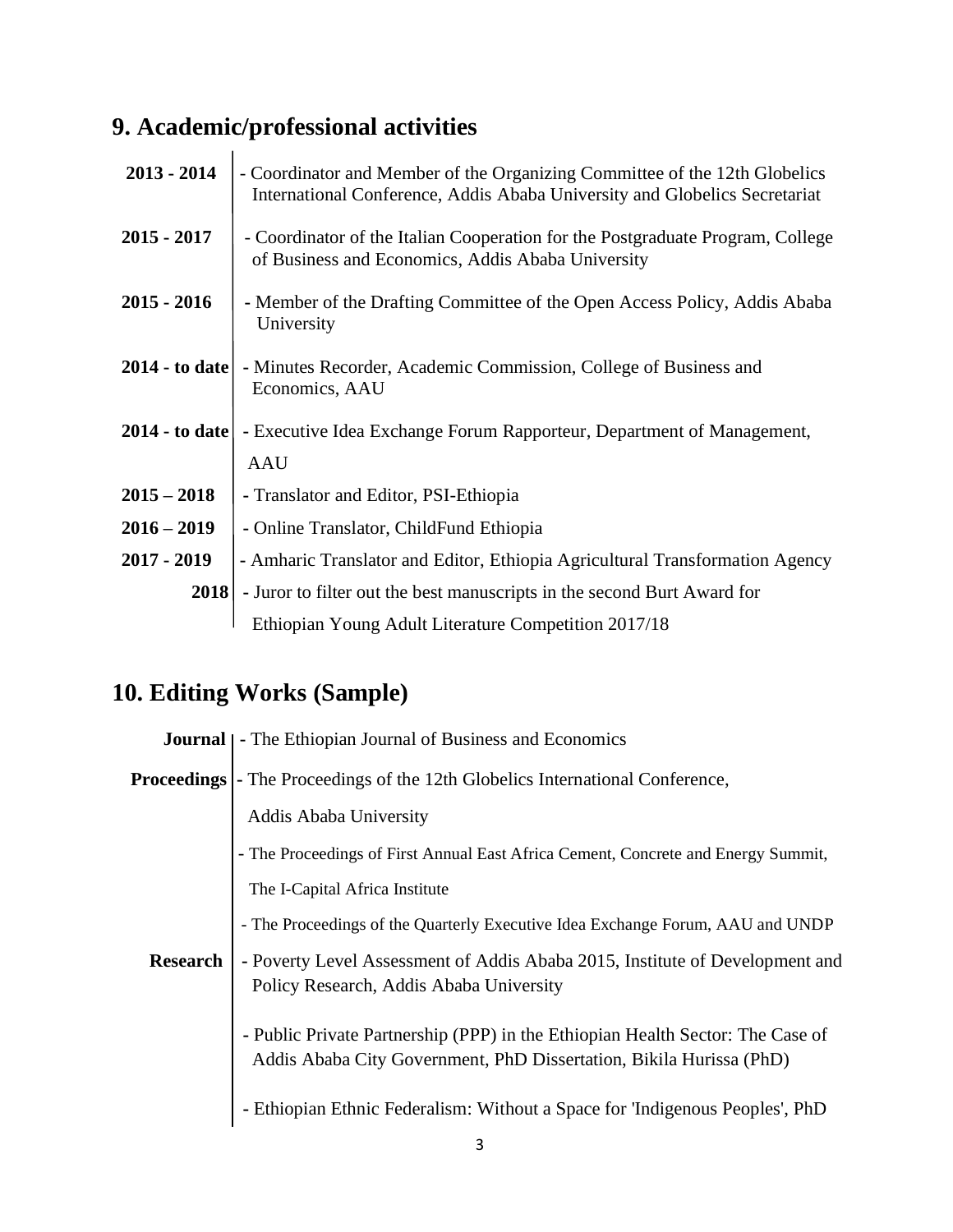|               | Dissertation, Seyoum Mesfin (PhD)                                                                                                                                                        |
|---------------|------------------------------------------------------------------------------------------------------------------------------------------------------------------------------------------|
|               | - The Institutionalization of Democratic Accountability Reforms in Ethiopia's<br>Decentralized Governance under Neo-patrimonialism and Central Party<br>Bureaucracy, Seyoum Mesfin (PhD) |
|               | - The Corrupt Use of Public Money at Sub-National Level: Identifying the<br><b>Patterns and Causes</b>                                                                                   |
|               | - Project Management: Factors Affecting Construction Projects Performance in<br>Ethiopia, PhD Dissertation, Begziabher Alebel (PhD)                                                      |
|               | - The Capability of Asphalt Concrete Placing: The Case of Sur Construction,<br>Zemenfes, MA thesis                                                                                       |
|               | - Interfacing Education with Conflict in Federal Ethiopia: Social Cohesion and<br>Sustainable Peace Building Through the Education Sector                                                |
| <b>Module</b> | - Several modules for the College of Continuing and Distance Education,<br>Haramaya University                                                                                           |
|               | Manual   - Yekokeb Berhan Better Parenting Manual, FHI-360 Ethiopia                                                                                                                      |

# **11. Translation Works (Sample)**

| <b>Books</b> | - Knowledge for Health, Ewket Leteninet Foundation, 2008                    |
|--------------|-----------------------------------------------------------------------------|
|              | - Child Health Encyclopedia, Unpublished, Ewket Leteninet Foundation        |
| Manuals and  | - GIS Manual - Training coordinated at Haramaya University                  |
| others       | - Yekokeb Berhan Coordinated Quality Care Standard Part I and Part II - FHI |
|              | -360 Ethiopia                                                               |
|              | - Yekokeb Berhan Permagarden Manual - FHI-360 Ethiopia                      |
|              | - Oral Consent Scripts and ENGINE Social and Behavioral Change Formative    |
|              | Research, AIDS Resource Center (ARC) - Save the Children                    |
|              | - Astewai Video Script and Booklets - Aids Resource Center (ARC)            |
|              | - Ethiopia Impact Study (9 documents) - Pact-Ethiopia                       |
|              | - Informed consent, Interview Guides and Questionnaires - FHI-360 Ethiopia  |
|              |                                                                             |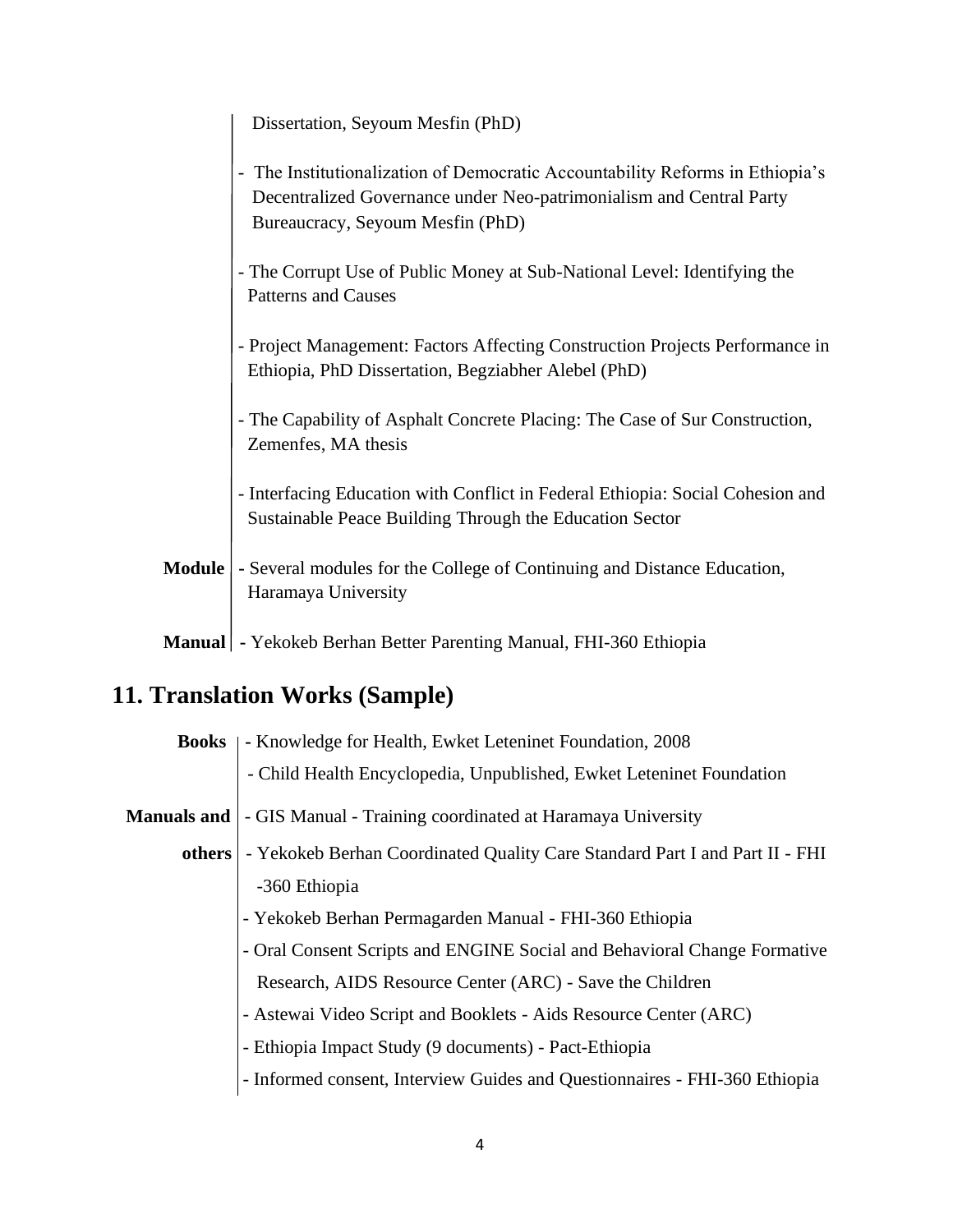- Questionnaires and Fieldworker Guidelines Young Lives Project (Ethiopian Development Research Institute)
- Succession Planning Manual Ethiopian Shipping Lines and Logistics Enterprise
- Art description texts Embassy of the United States of America
- Online translation ChildFund Ethiopia
- Nutrition and health related documents PSI Ethiopia
- Menstrual Hygiene Management Study Tool PSI Ethiopia
- WASH Fillip Chart John Snow Inc
- Quality Manual National Blood Bank Services
- Blood Donor Marketing and Communications National Blood Bank Services
- Informed Consent Forms and Assessment Tools, FHI-360 Ethiopia
- In-depth Interview Question and Questionnaries, FHI-360 Ethiopia
- Sales Manual for Women Sale Agenets, PSI Ethiopia
- Growth through Nutrition Discussion Guides, PSI Ethiopia
- Children's Booklet, Young Lives Ethiopia, Pankhurst Development Research and Consulting PLC
- Peace Corps Skillz Coach's Guide, Peace Corps Embassy of the United States
- Peace Corps Skillz Girls, Peace Corps Embassy of the United States
- ATA Corruption Prevention Strategy, Agricultural Transformation Agency
- ATA Annual Report, Agricultural transformation Agency
- GAGE Baseline Survey (several modules), Young Lives Project (Ethiopian Development Research Institute)

**Note**: I have done many audio/video transcription/translation projects.

#### **12. Professional Association Membership**

- Ethiopian Writers Association
- The International Society of Managing and Technical Editors
- Council of Science Editors
- Association for Translation Studies in Africa